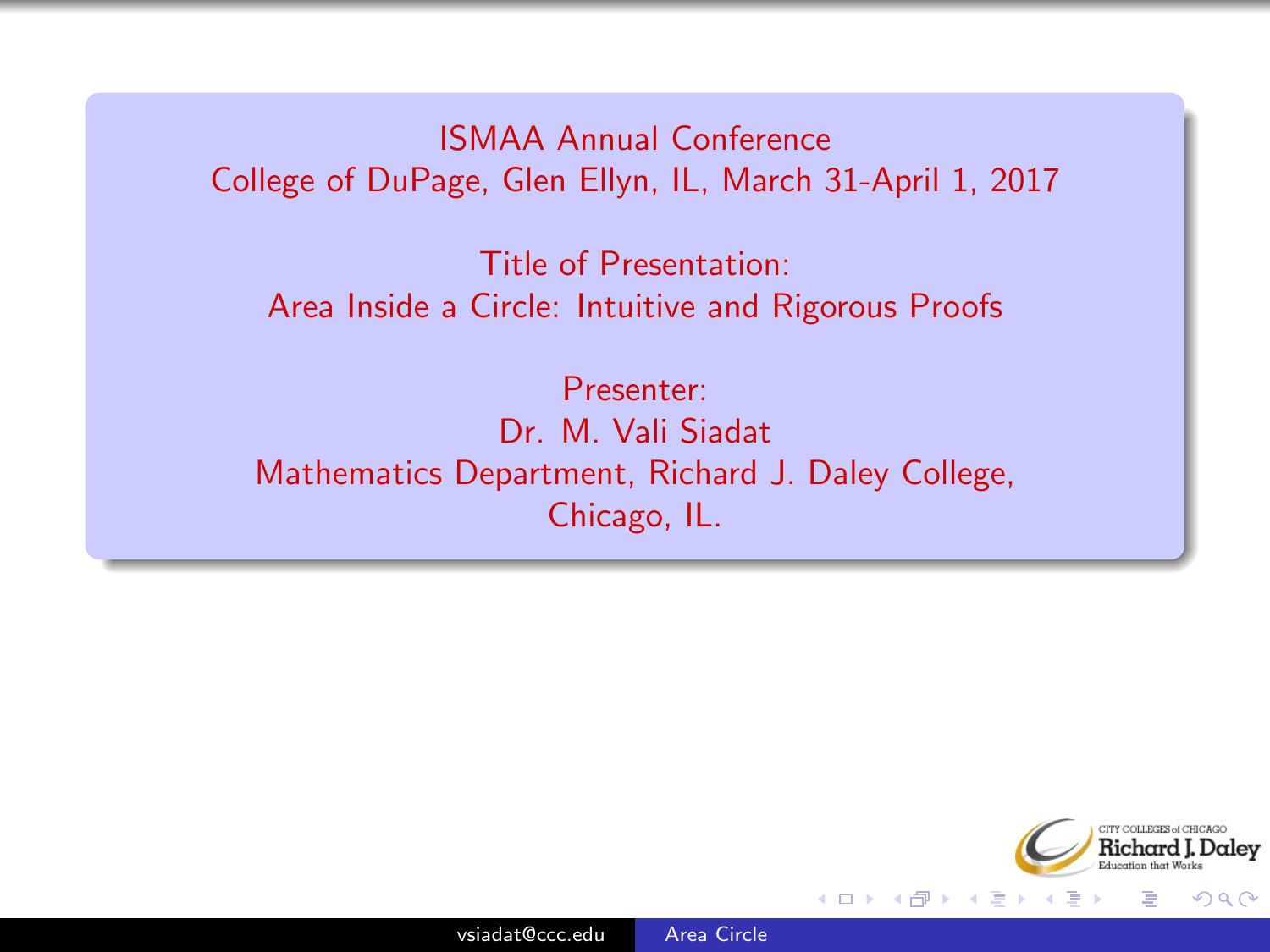In the following we present a brief review of the proofs of area inside a circle. A typical rigorous proof requires knowlege of integral calculus. But even in these proofs presented by calculus books the authors resort to circular reasoning.

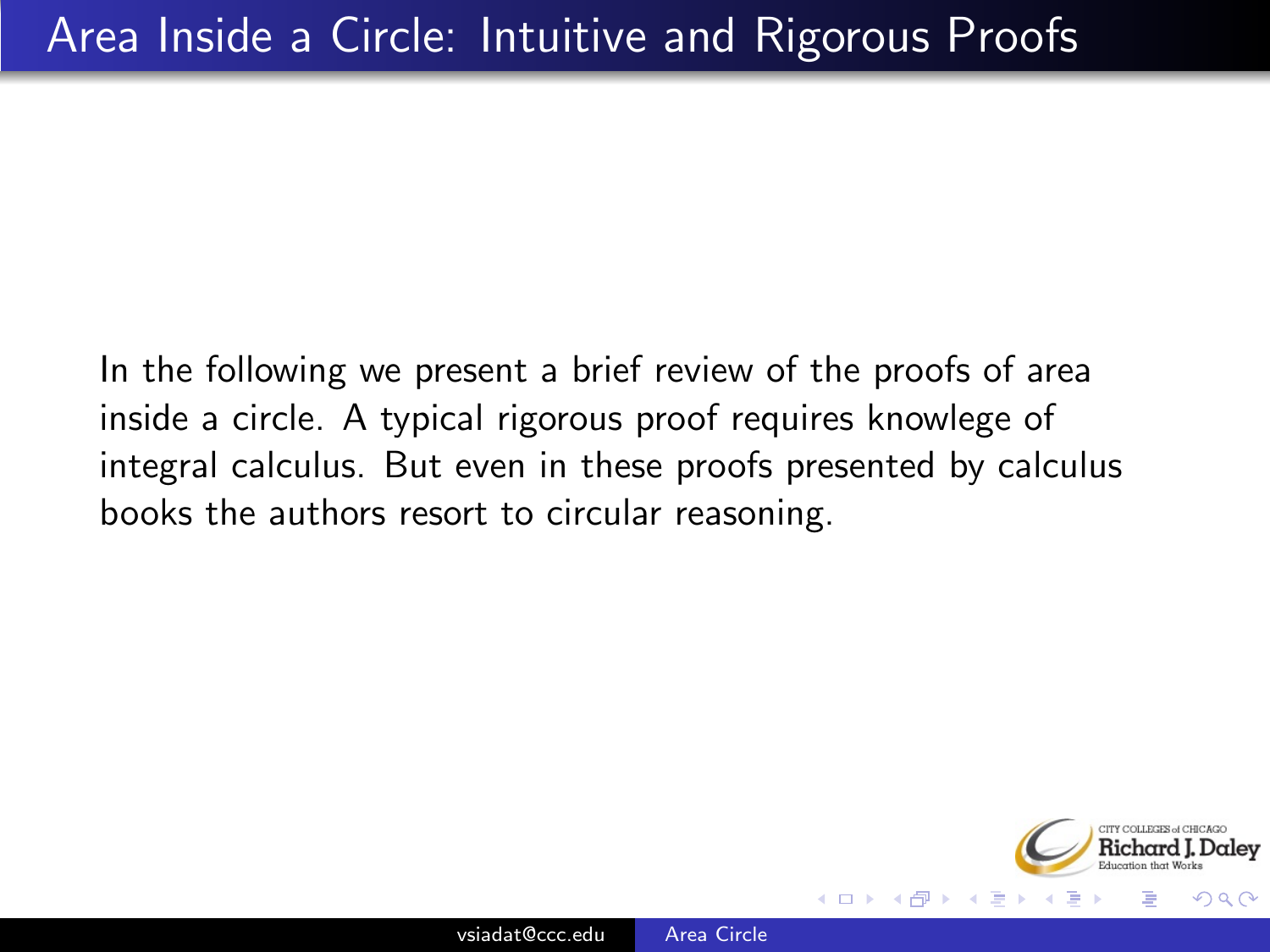To prove the area inside a circle, they set up the integral  $\int_0^1$ 0 √  $1 - x^2 dx$  followed by trigonometric substitution which requires knowing that the derivative of sin  $\theta$  is cos  $\theta.$  But this latter fact requires proving that lim $_{\theta\rightarrow 0} \frac{\sin\theta}{\theta}$  $\frac{d\mathbf{v}}{d\theta} = 1$ . For this proof, they resort to a geometric argument, bounding the area of a sector of a unit circle between the areas of two triangles and showing that  $\sin \theta \le \theta \le \tan \theta$ . They then apply the Squeeze Theorem. But for computation of the sector's area, they resort to a standard formula,  $A=\frac{1}{2}$  $\frac{1}{2}\theta$ , which is based on knowing the area of a circle. So, they prove the area by assuming the area. This is obviously circular argumentation!

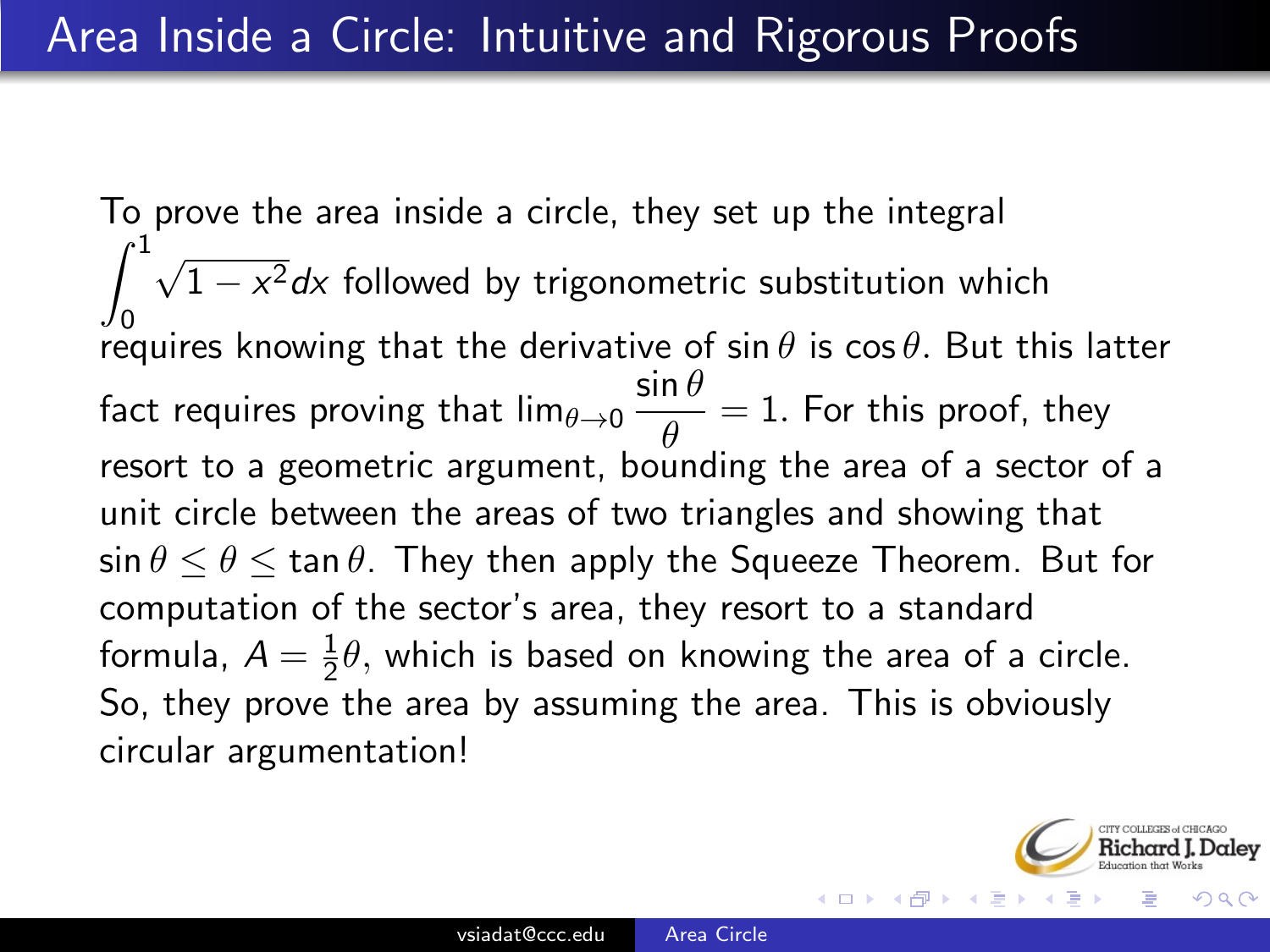In this short piece we begin by proving a preliminary result showing that lim $_{\theta\rightarrow 0}$   $\frac{\sin\theta}{\theta}$  $\frac{d\mathbf{v}}{\theta} = 1$ , without, a priori, assuming the area of a sector. This limit is central to the proof of the derivatives of trigonometric functions. We note that aside from the aforementioned limit, the function  $\frac{\sin \theta}{\theta}$  itself plays an important role not only in mathematics but in other fields of science such as physics and engineering.

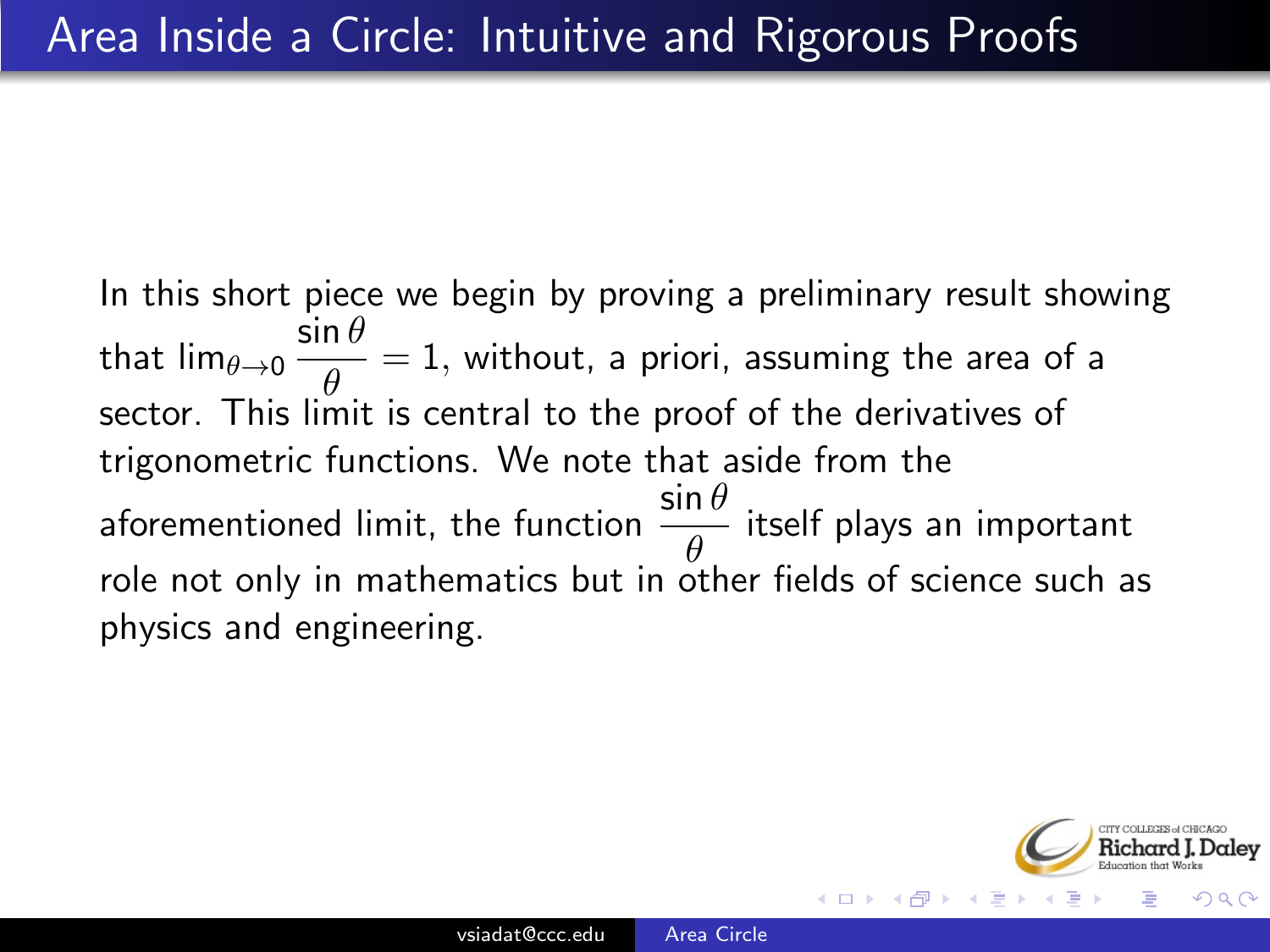Consider a circle of radius 1, centered at the origin, as shown in Fig. 1.

**Theorem 1.** Let  $0 < \theta < \frac{\pi}{2}$  be an angle measured in radians. Then,  $\lim_{\theta\to 0} \frac{\sin\theta}{\theta}$  $\frac{1}{\theta} = 1.$ 

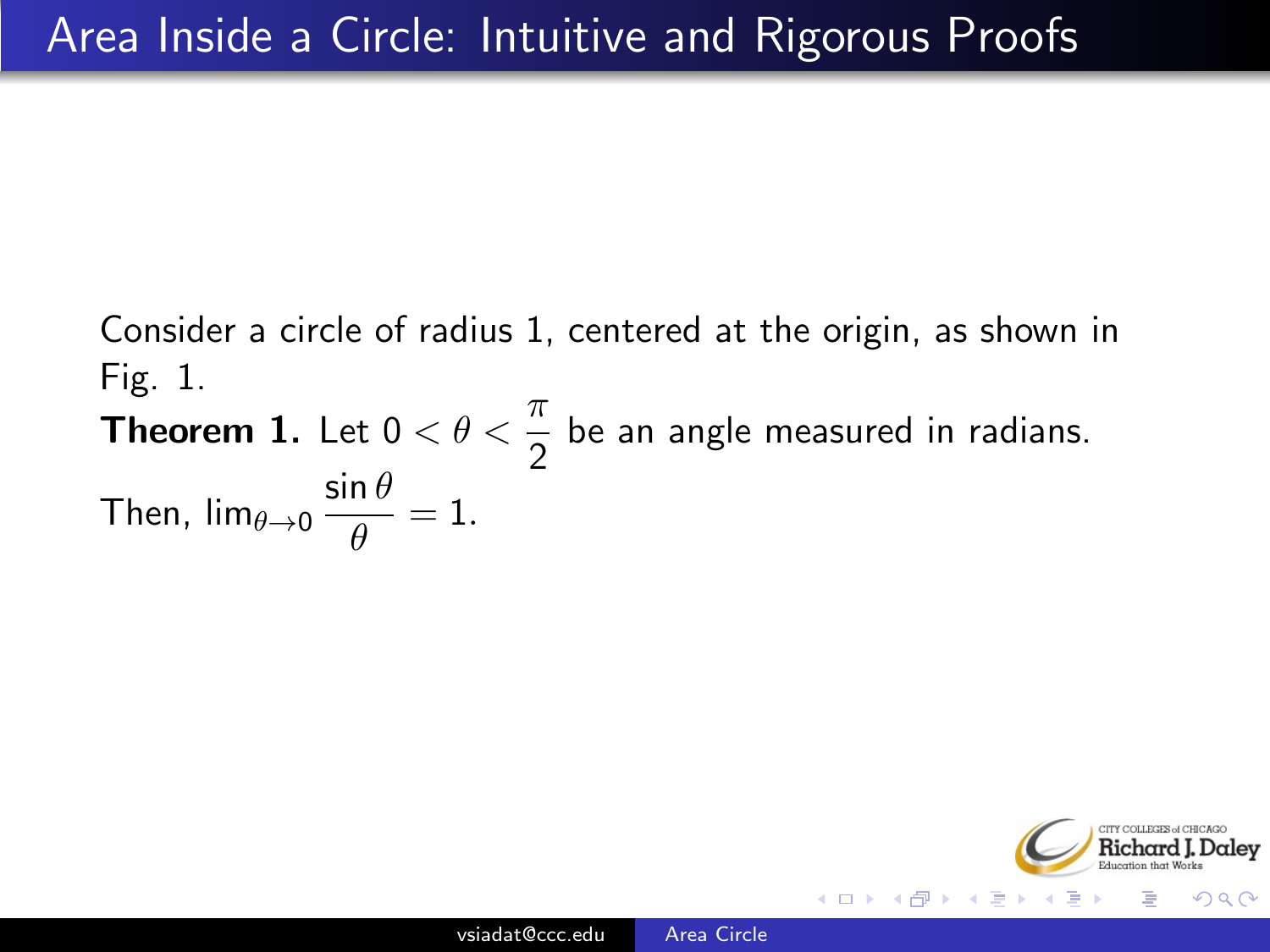Proof. Since the magnitude of  $\theta$  equals the length of the arc it subtends and since  $\sin \theta < \overline{AD}$ , we have that  $\sin \theta < \theta$ , or  $1<\frac{\theta}{\pi}$  $\frac{\theta}{\sin\theta}$ . This establishes a lower bound for  $\frac{\theta}{\sin\theta}$ . To show the upper bound, observe that by the triangle inequality,  $\theta < \sin \theta + \overline{BD}$ . This can be established by the standard method of estimating an arc length of a rectifiable curve by the linear approximation of the lengths of the chords it subtends through partitioning. The result follows by applying the triangle inequality in each partition.

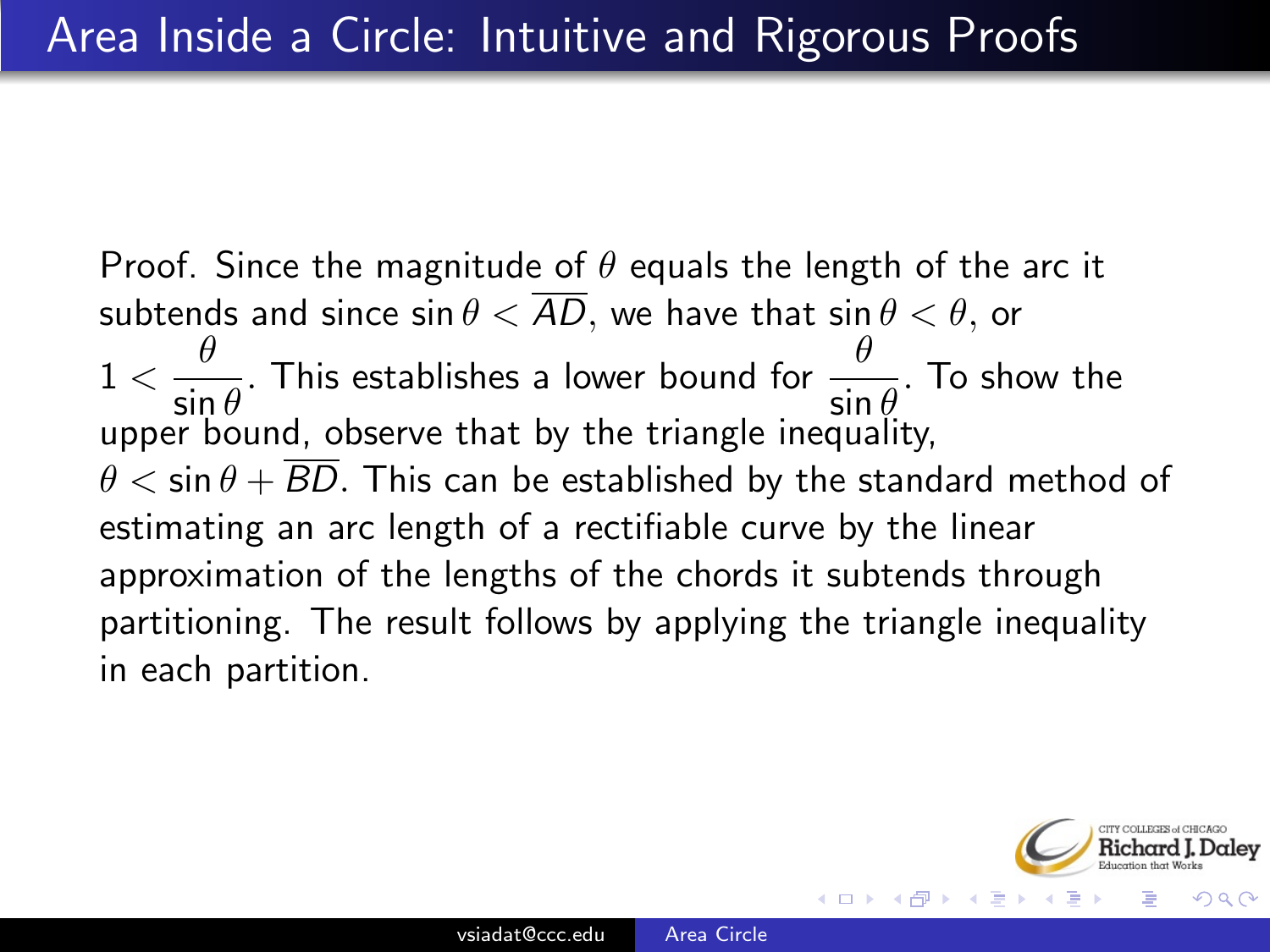Noting that 
$$
\sin \theta < \tan \theta
$$
, we get  $\theta < \tan \theta + \overline{BD}$ . But  $\overline{BD} = 1 - \cos \theta$ . So,  $\frac{\theta}{\sin \theta} < \frac{1}{\cos \theta} + \frac{1 - \cos \theta}{\sin \theta}$  and  $\frac{1 - \cos \theta}{\sin \theta} = \sqrt{\frac{(1 - \cos \theta)^2}{1 - \cos^2 \theta}} = \sqrt{\frac{1 - \cos \theta}{1 + \cos \theta}}$ . Combining this result with the previous lower bound gives,\n $1 < \frac{\theta}{\sin \theta} < \frac{1}{\cos \theta} + \sqrt{\frac{1 - \cos \theta}{1 + \cos \theta}}$ . Letting  $\theta \to 0$  in the last expression completes the upper bound, resulting in  $1 \leq \frac{\theta}{\sin \theta} \leq 1$ . Finally, applying the Squeeze Theorem we get,

$$
\lim_{\theta \to 0} \frac{\sin \theta}{\theta} = 1.
$$
  
(\*)

€⊡  $\rightarrow$ ে ⊣ শি **SIL** 

alev つくへ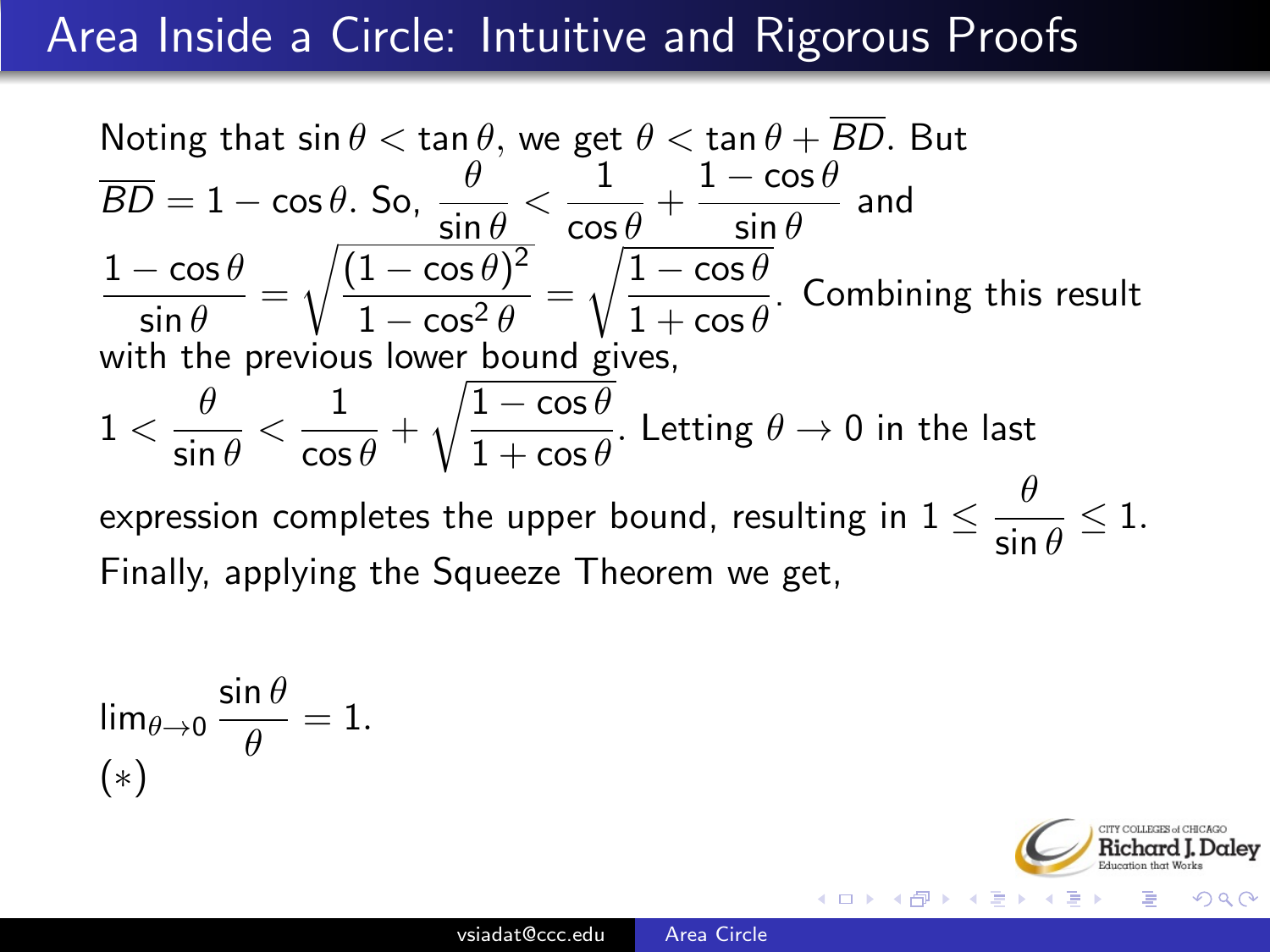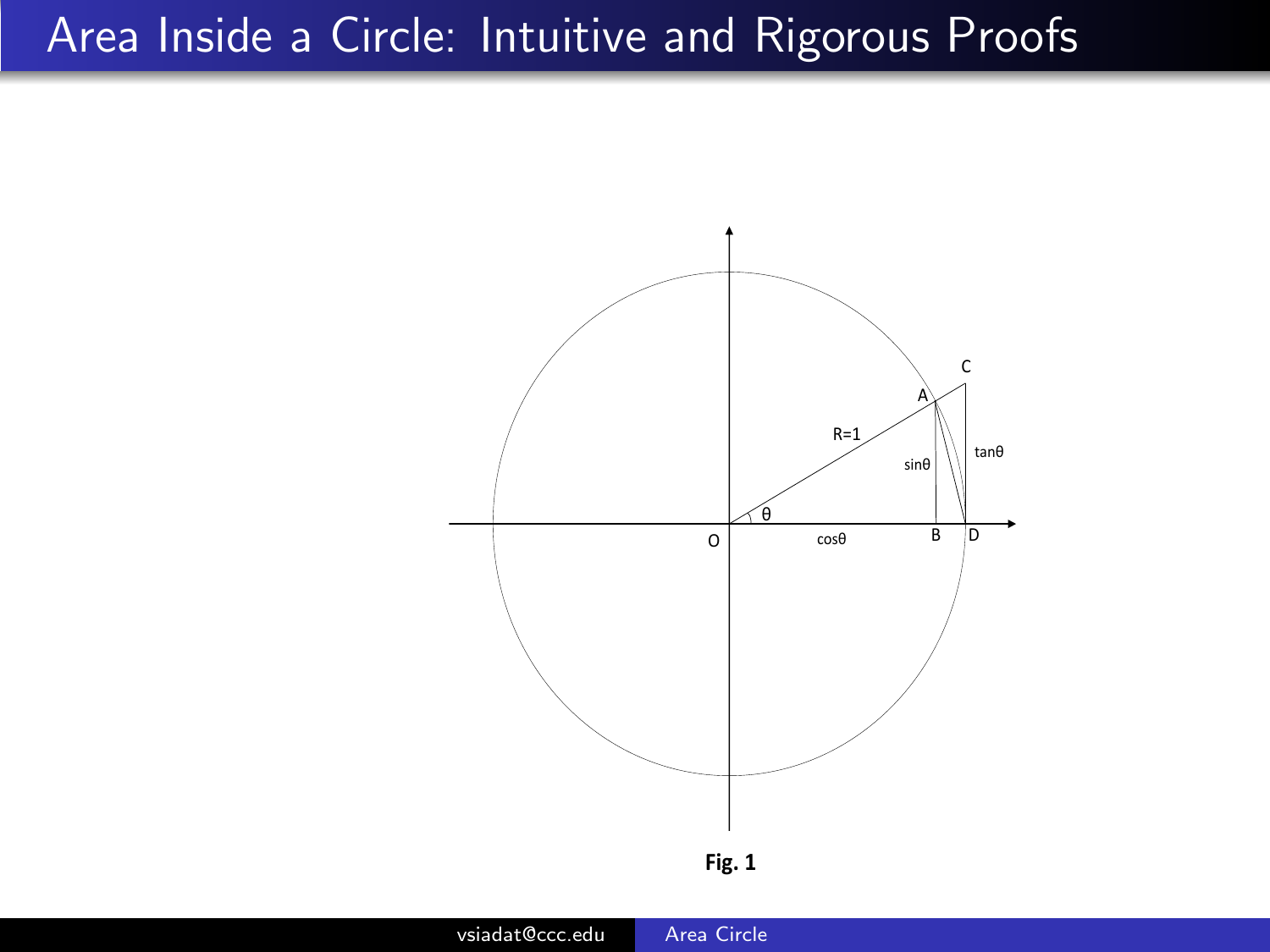An interesting question related to the foregoing bounding of the angle  $\theta$  is that if we define the derivatives of trigonometric functions of  $\theta$  analytically (i.e., by infinite series or complex numbers or solutions of differential equations), can we arrive at the bounding of the angle? The next theorem follows.

**Theorem 2.** If  $(\sin \theta)' = \cos \theta$ , and  $(\tan \theta)' = \sec^2 \theta$ , then  $\sin \theta \leq \theta \leq \tan \theta$ .

Proof. Let  $f(\theta) = \sin \theta - \theta$ .

 $f(0) = 0$  and  $f'(\theta) = \cos \theta - 1 \le 0$ , giving  $f'(\theta) < 0$  for  $\theta > 0$ .

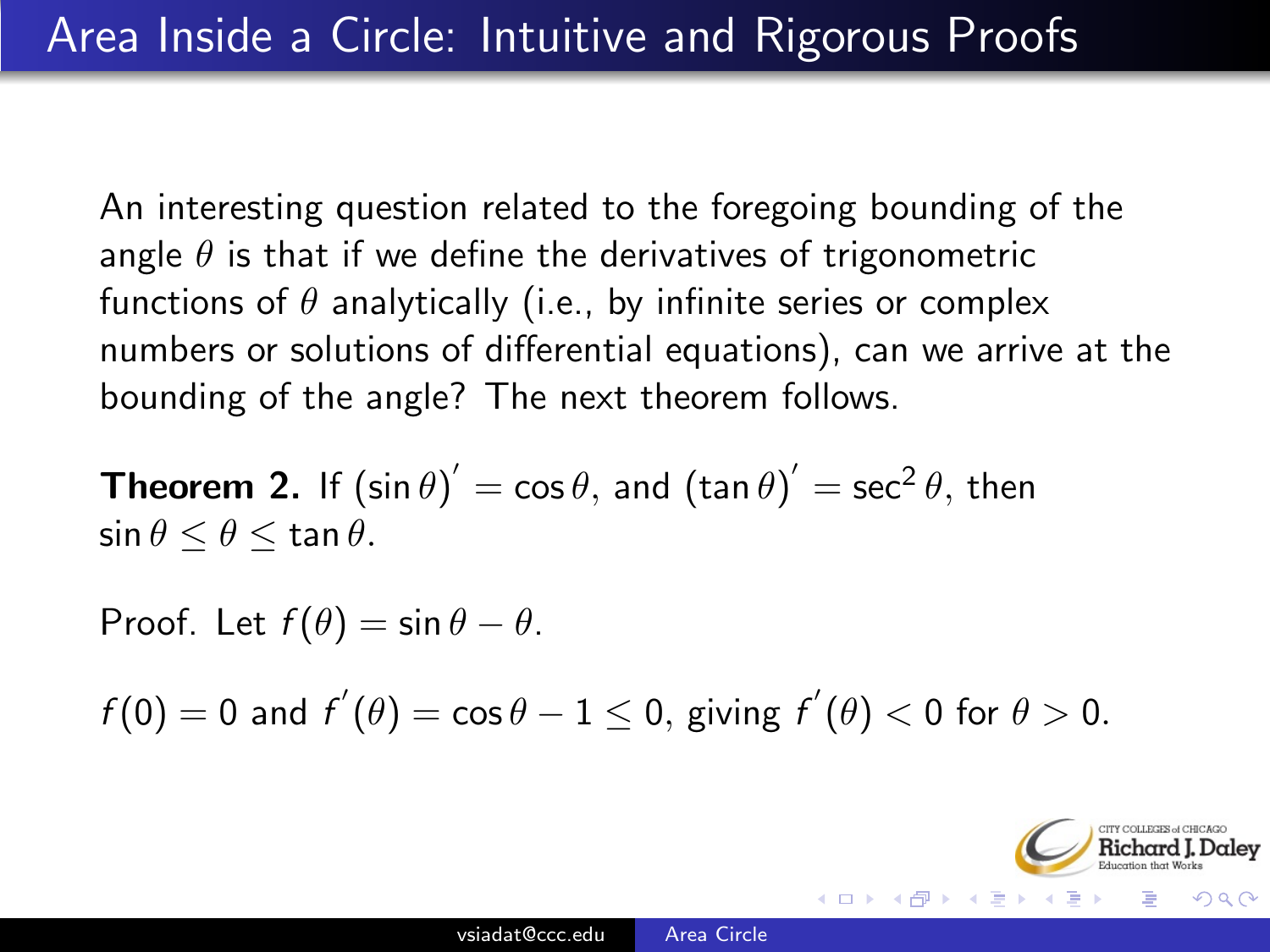Hence,  

$$
f(\theta) = \int_0^{\theta} f'(t) dt < 0.
$$

Therefore, sin  $\theta < \theta$ . This gives a lower bound for  $\theta$ .

To find an upper bound for  $\theta$ , let  $g(\theta) = \tan \theta - \theta$ .

$$
g(0) = 0 \text{ and } g^{'}(\theta) = \sec^2 \theta - 1 \ge 0, \text{ giving } g^{'}(\theta) > 0 \text{ for } \theta > 0.
$$

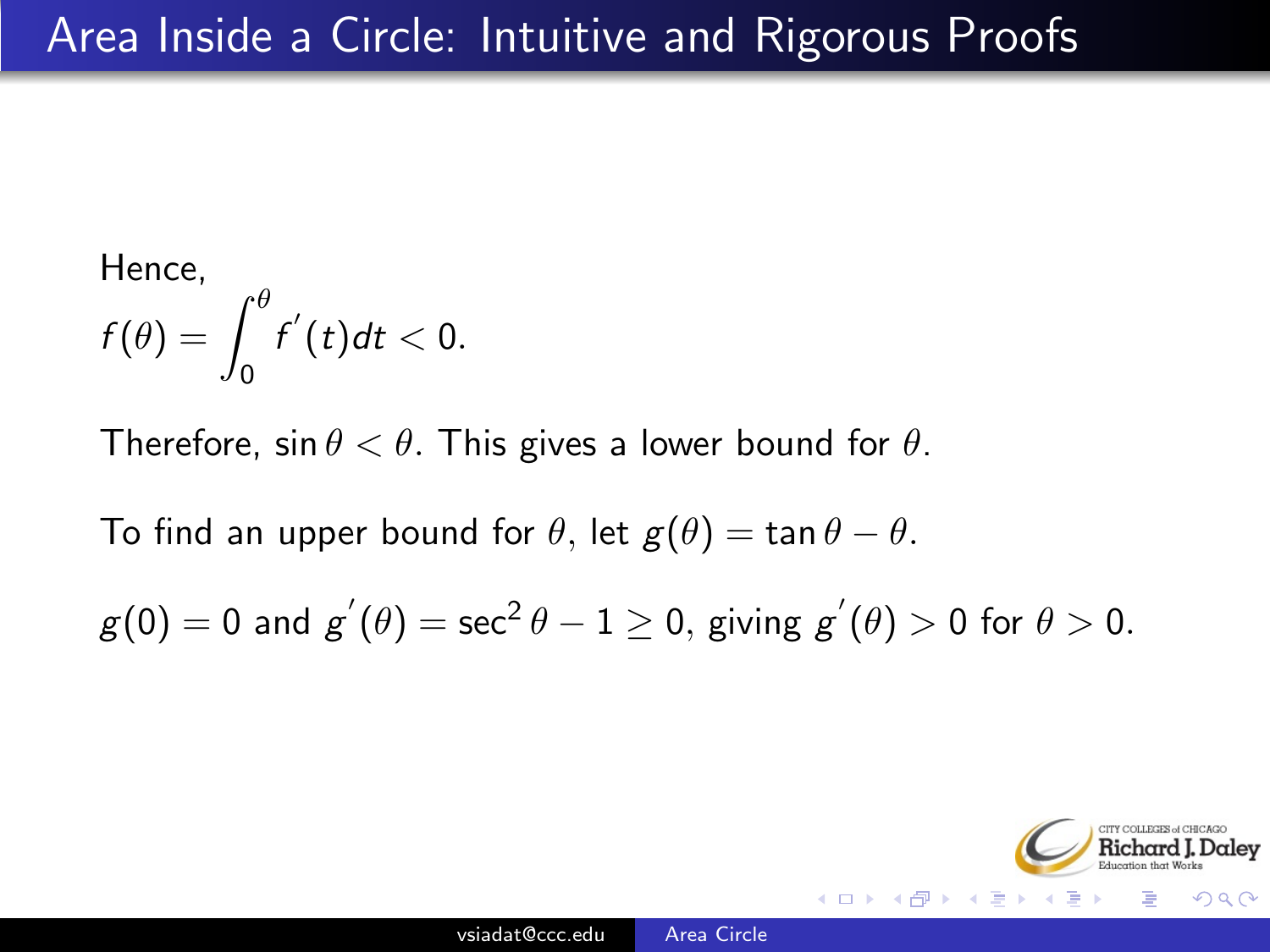Hence,  

$$
g(\theta) = \int_0^{\theta} g'(t) dt > 0.
$$

Therefore,  $\theta < \tan \theta$ . This gives an upper bound for  $\theta$ . Combining the

above results we get  $\sin \theta \le \theta \le \tan \theta$ .

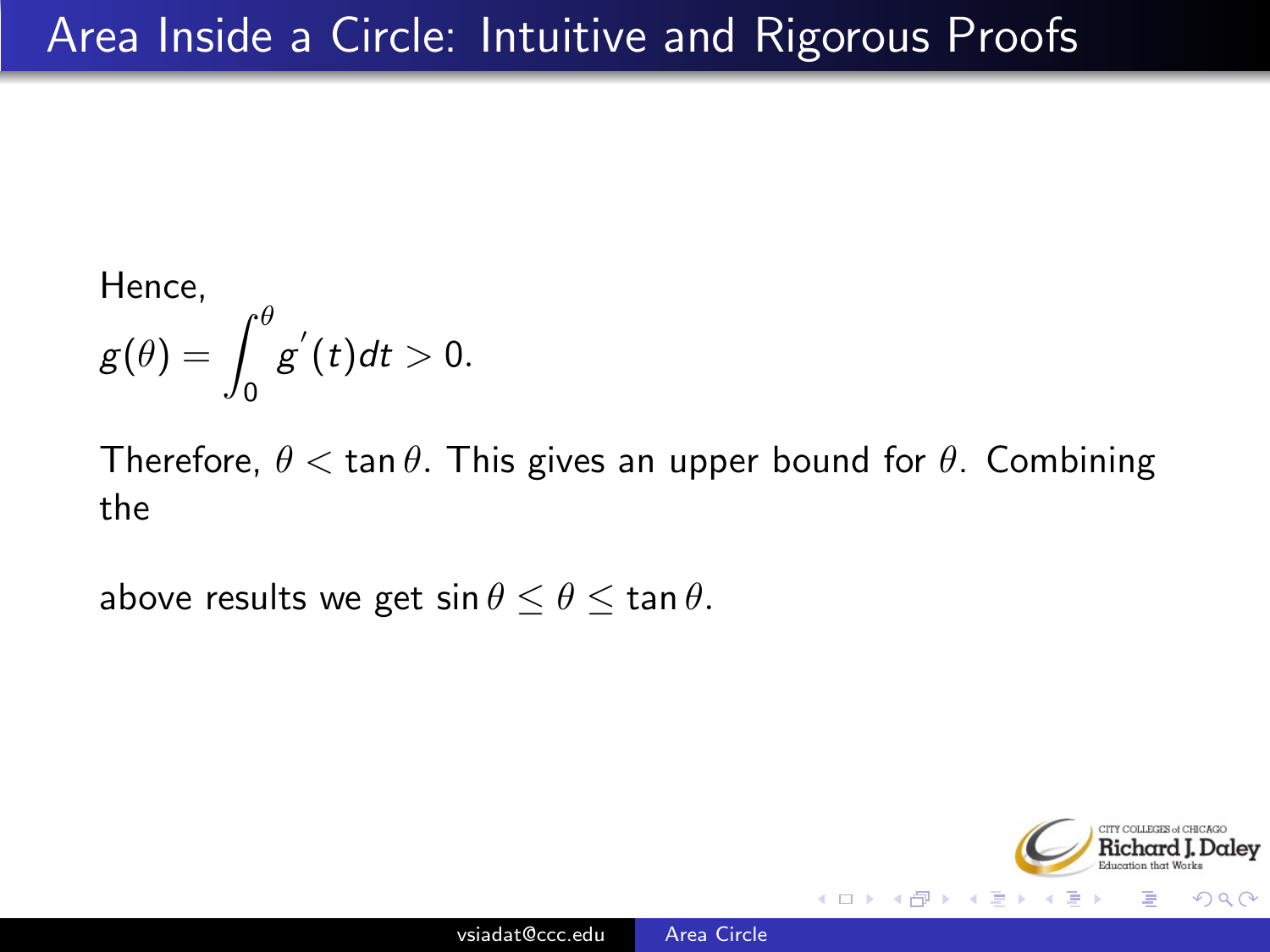**Theorem 3.** Area inside a circle of radius R is  $\pi R^2$ . Proof. Consider a circle of radius  $R$  centered at the origin in Fig. 2. Partition the circle into  $n$  equal slices and consider a slice with central angle  $\frac{2\pi}{n}$  radians. We know that the area of a triangle is one-half times the product of two of its sides times the sine of the angle between the two sides. So, the area of the triangle subtended by the central angle  $\frac{2\pi}{n}$  becomes  $A=\frac{1}{2}$  $\frac{1}{2}R^2 \sin(\frac{2\pi}{n})$ . Because there are  $n$  inscribed triangles in the circle, the total area of all these triangles would be  $A_{\sf total} = n \frac{1}{2}$  $\frac{1}{2}R^2 \sin(\frac{2\pi}{n})$ . As we increase the number of slices by increasing  $n$ , the sum of the areas of the inscribed triangles get closer to the area of the circle. To get the area of the circle, we need to find the limit of  $A_{total}$ , as  $n \rightarrow \infty$ . So, using (\*), and since  $\frac{2\pi}{n} \to 0$ , as  $n \to \infty$ , the area of the circle becomes:  $A_{\text{circle}} = \lim_{n \to \infty}$ 

$$
n\frac{1}{2}R^2\sin(\frac{2\pi}{n}) = \pi R^2(\lim_{n\to\infty}\frac{\sin\frac{2\pi}{n}}{\frac{2\pi}{n}}) = \pi R^2.
$$
 Hence,  $A_{\text{circle}} = \pi R^2$ .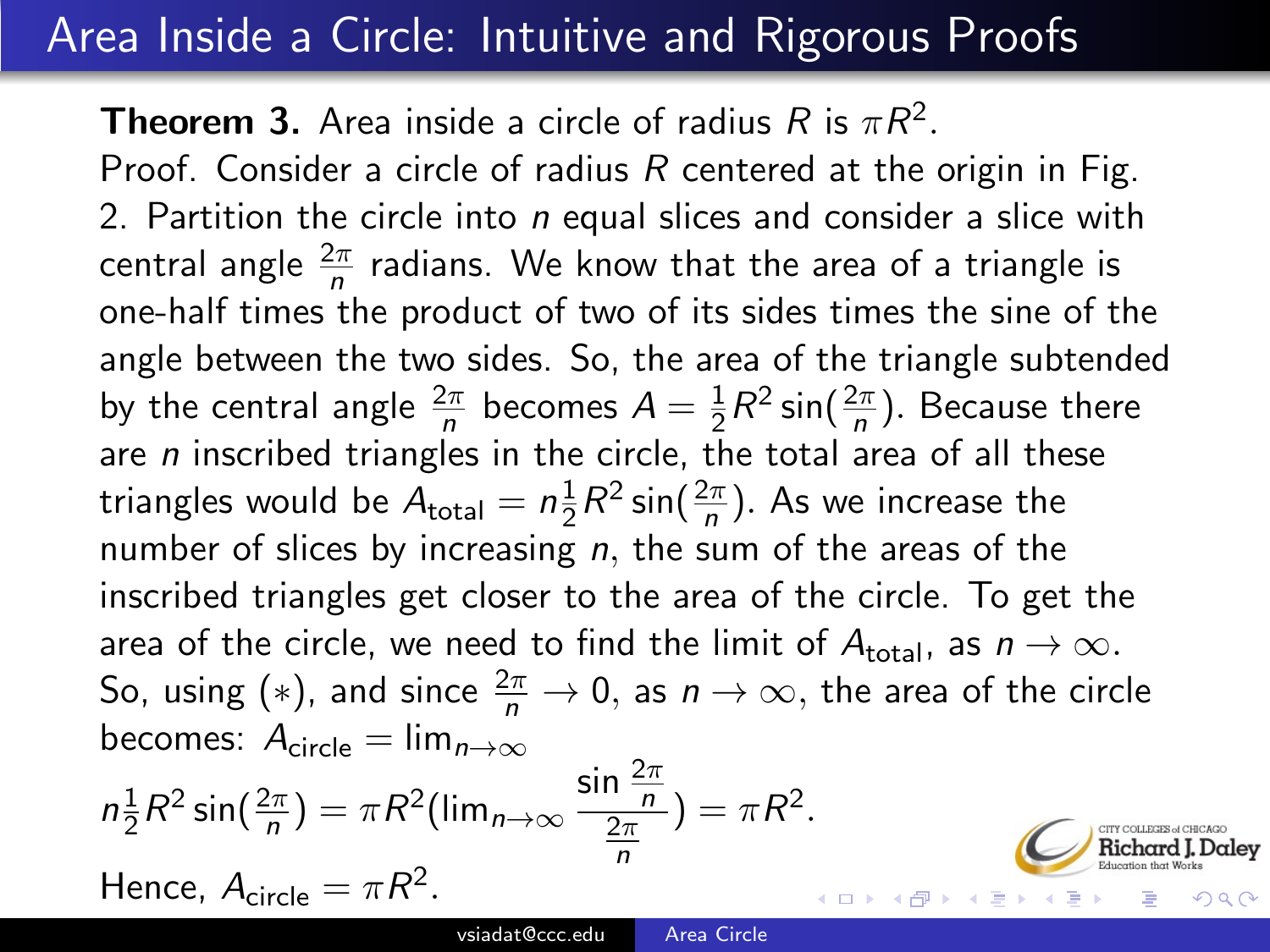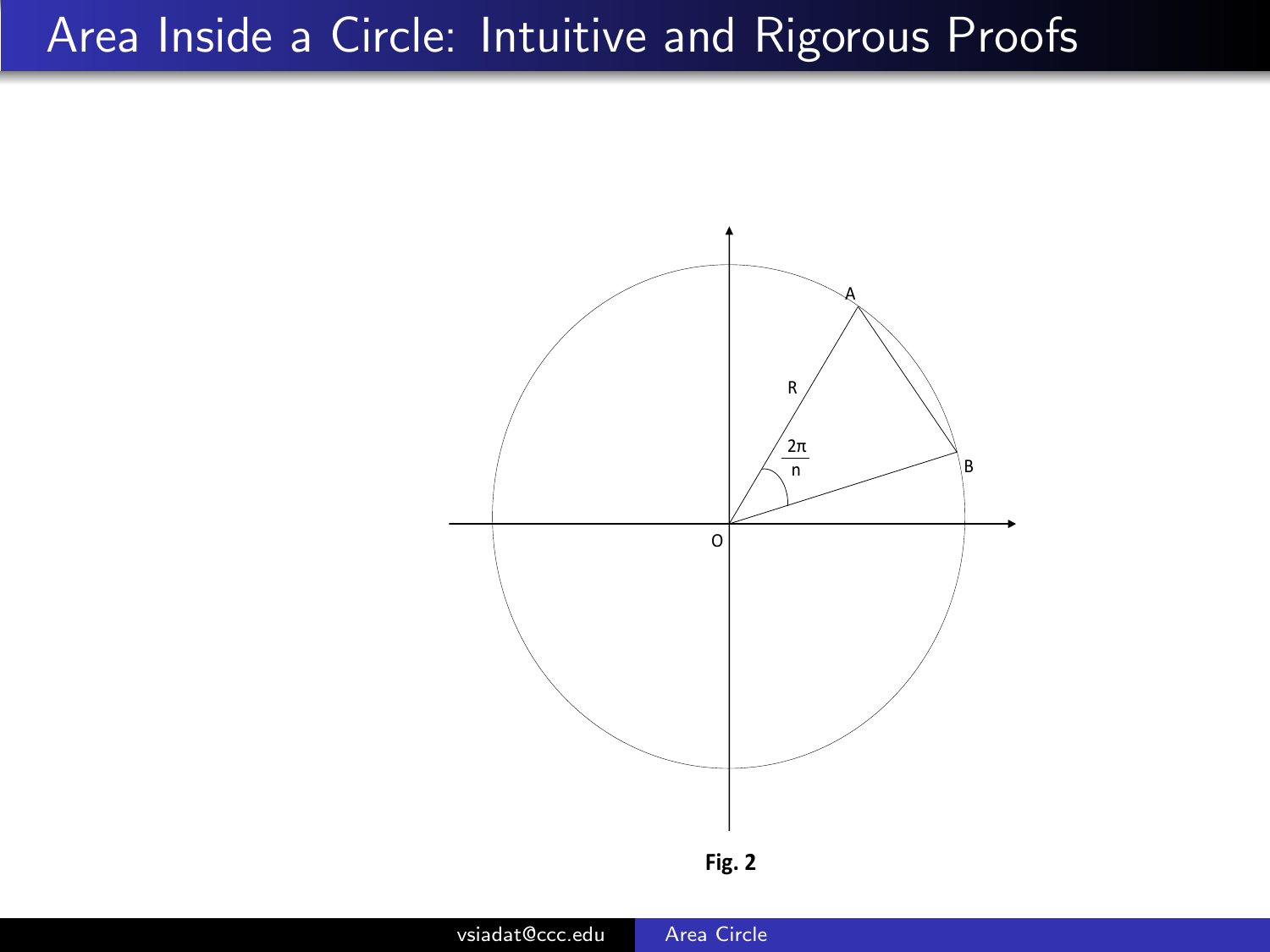There are many other intuitive approaches also, some of which involve slicing or opening up a circle. Below we offer a simple intuitive proof which is not based on area stretching, but assumes area preservation under mappings. Consider two concentric circles with radii r and R and corresponding areas  $A_r$  and  $A_R$ . Cut the annulus open in the shape of a right angle trapezoid ABCD as in Fig. 3.

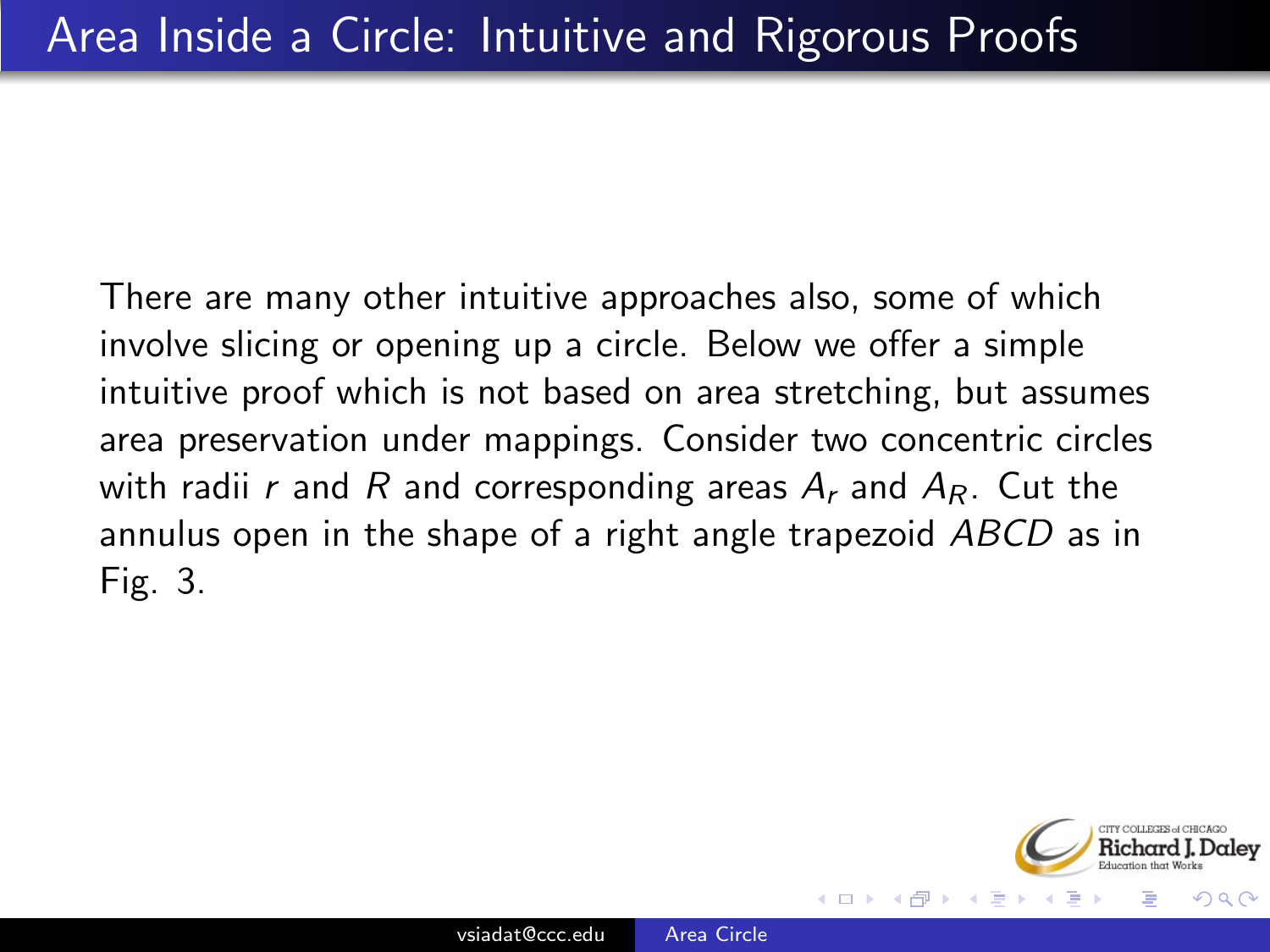

つくへ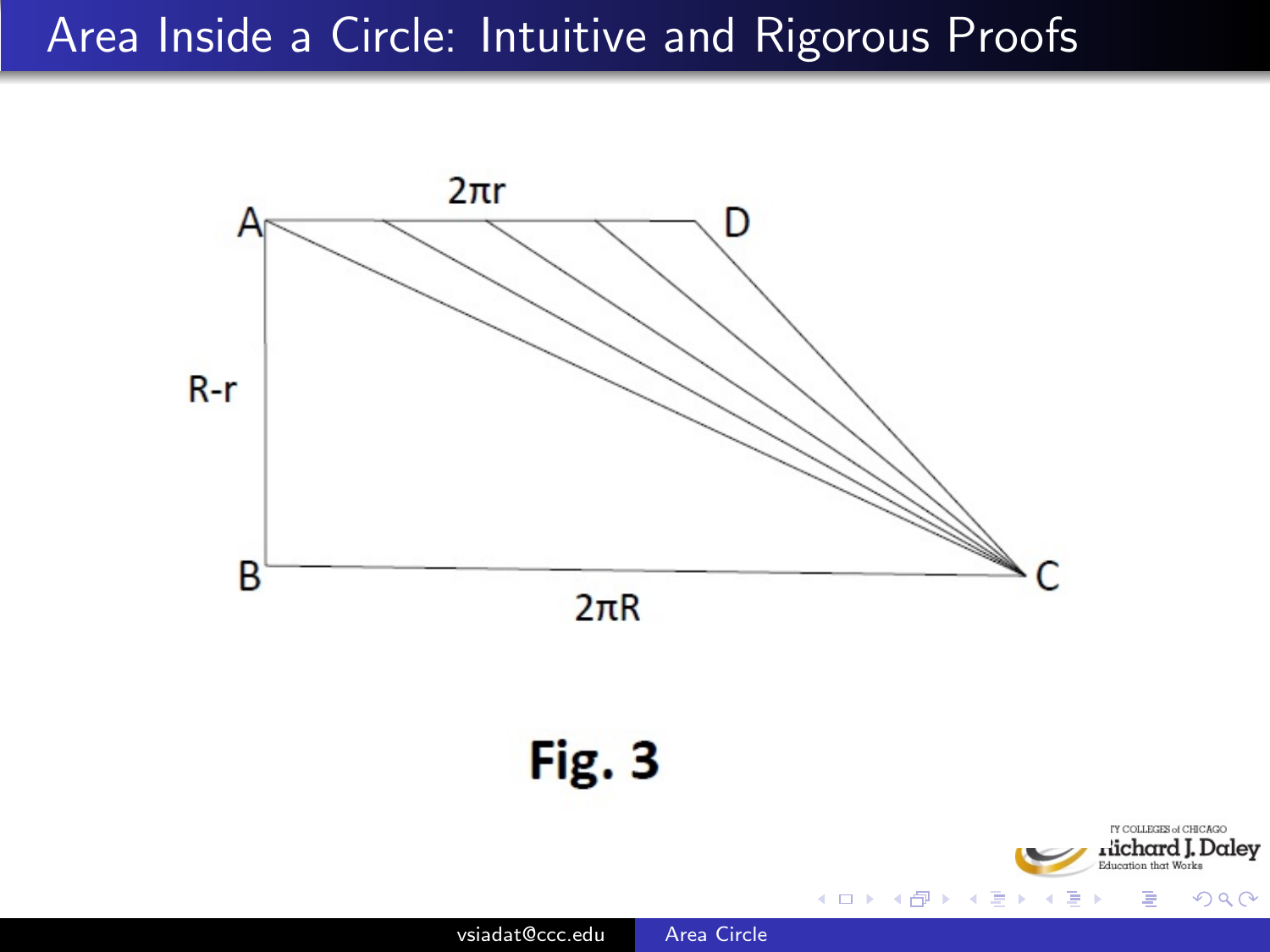We can see that the area of the annulus equals the area of the trapezoid. So,  $A_{annulus} = A_{trapezoid}$ , or  $A_R - A_r = \frac{1}{2}$  $\frac{1}{2}(2\pi R + 2\pi r)(R - r) = \pi R^2 - \pi r^2$ . We can choose  $r > 0$  as small as we please and so, in particular, if we let r approach 0, the area of the inner circle approaches 0 and we get,  $A_R - 0 = \pi R^2 - 0$ . Thus  $A_R = \pi R^2$ . Note that shrinking  $r$  to 0, shrinks the trapezoid to the right triangle ABC, whose area is  $\frac{1}{2}(2\pi R)(R-0) = \pi R^2 = A_R$ . In the following we present an analytic proof of the area inside a circle using area stretching, which does not assume area preserving mapping of regions.

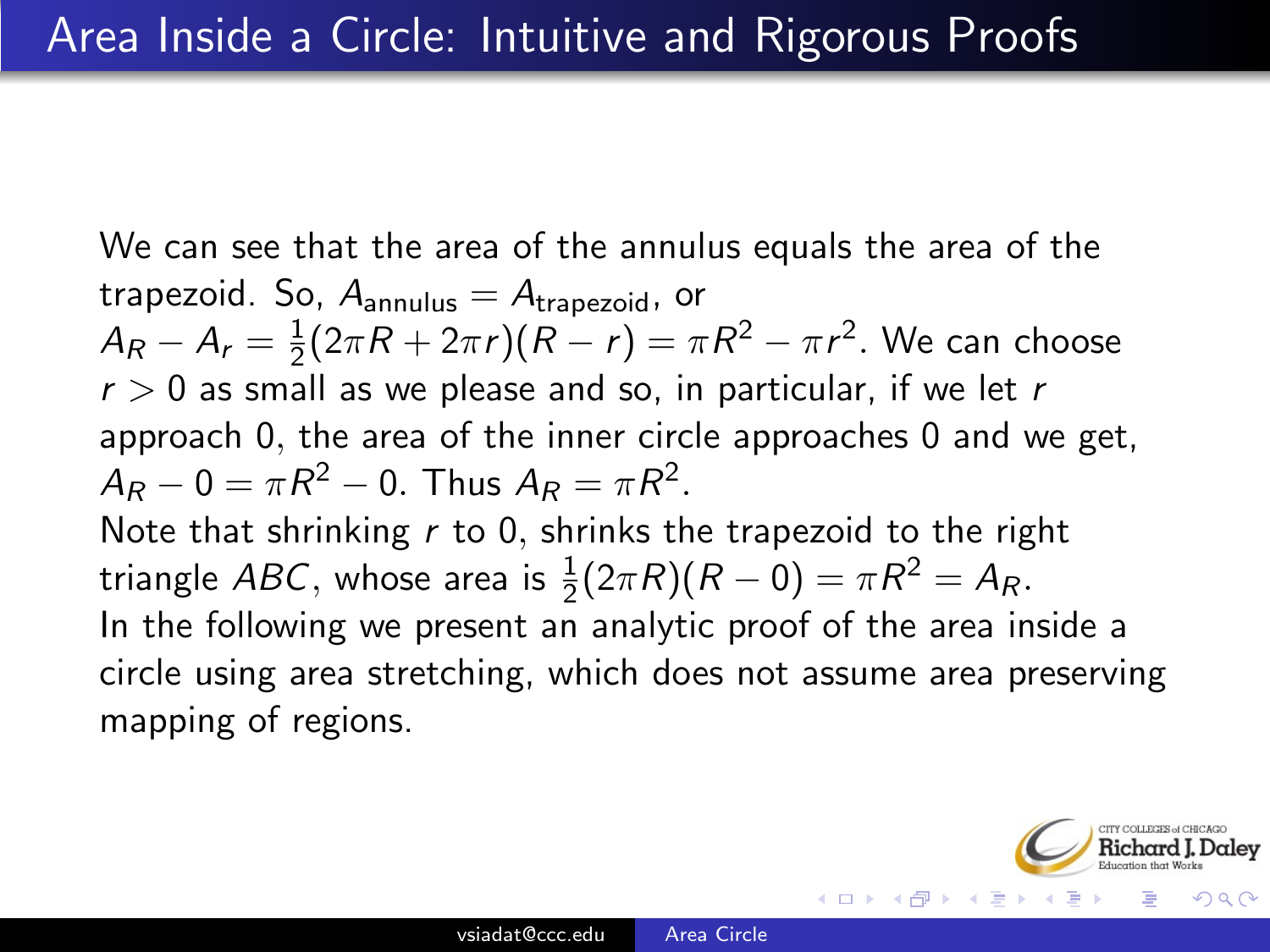**Theorem 4.** Area inside a circle of radius r is  $\pi r^2$ .

Proof. Consider a circle of radius  $r$  centered at the origin and partition it into *n* equal sectors, each having central angle  $\frac{2\pi}{n}$ , and the coresponding arc length  $\frac{2\pi}{n}r$ . Assume the area of a sector is  $c_n$ . If we stretch the radius r by a factor of  $k > 1$ , we create a circle with radius  $R = kr$ . So, the corresponding streched sector will have an arc length equal to  $\frac{2\pi}{n}$ kr and the its area will be increased by a factor of  $k^2$  to  $k^2 c_n$ ; see Fig. 4  $\,$  Now the area between the two sectors is  $A_{\text{between sectors}} = k^2 c_n - c_n = c_n[k^2 - 1]$  which is approximately equal to the area of the trapezoid ABCD, in Fig. 4.

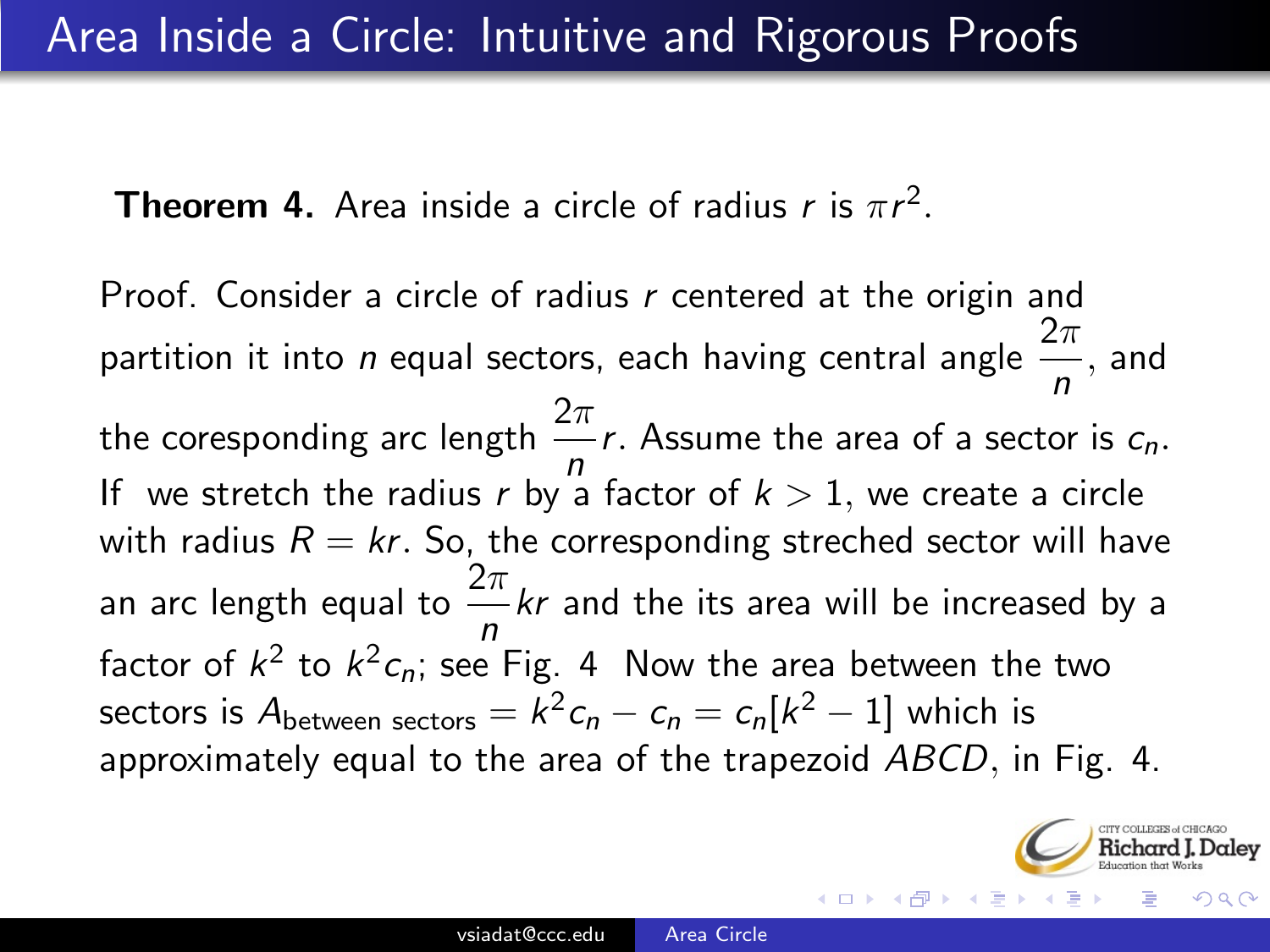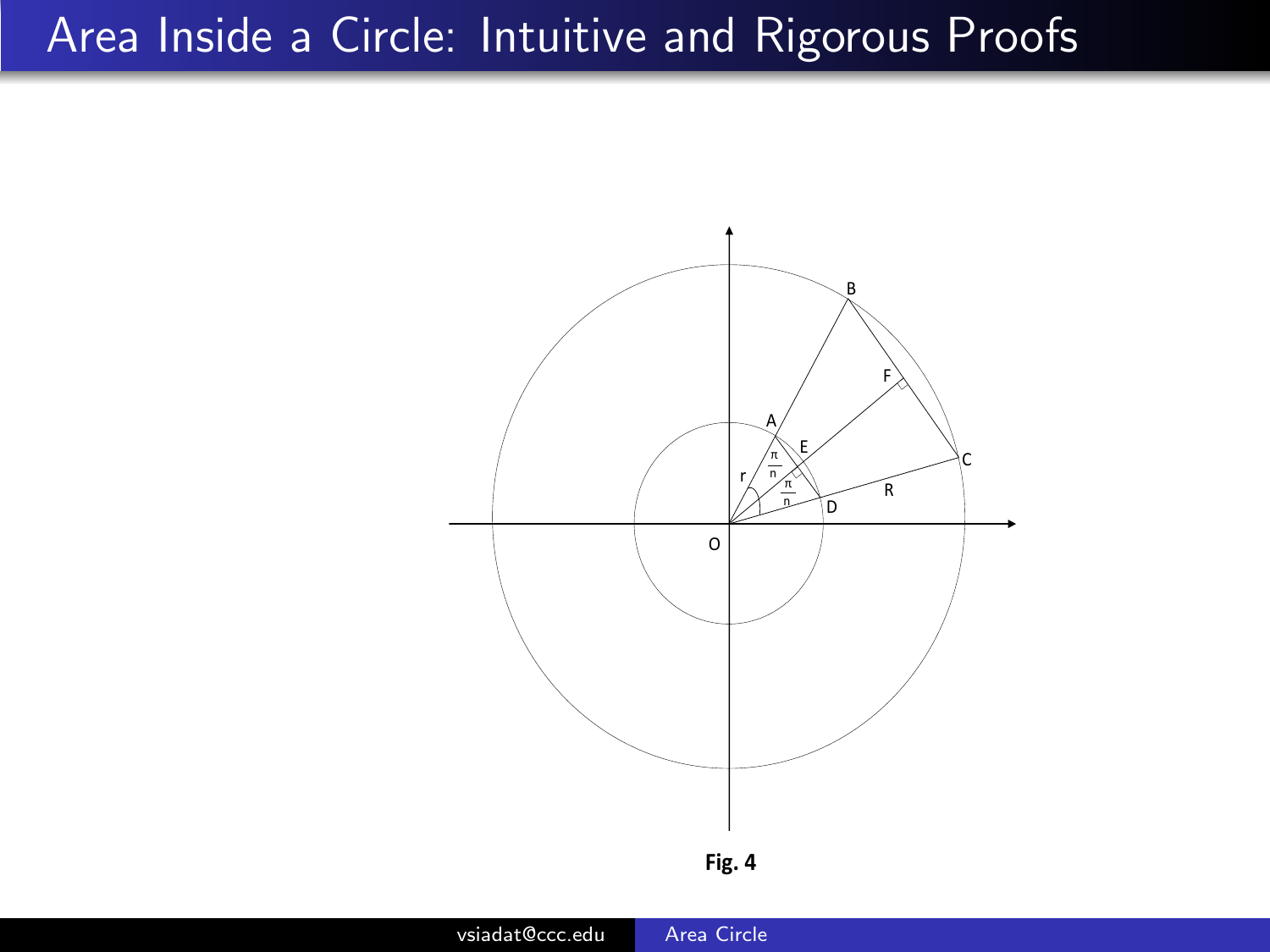If we connect the center  $O$  to the point  $F$  which is the midpoint of BC, the triangles  $\triangle$ OBF and  $\triangle$ OCF become right angle congruent triangles with right angles at the point  $F$ . As a result, central angles ∠AOE and ∠DOE will each equal  $\frac{\pi}{n}$ . Obviously triangles ∆OAE and ∆ODE are also congruent having right angles at the point  $E$ . To calculate the area of the trapezoid, we note that its larger base has length  $\overline{BC} = 2R \sin \frac{\pi}{n}$ , and its smaller base has length  $\overline{AD} = 2r \sin \frac{\pi}{r}$ . The height of the trapezoid is n  $\overline{EF} = R \cos \frac{\pi}{2}$  $\frac{\pi}{n}$  – r cos  $\frac{\pi}{n}$  $\frac{1}{n}$ . Therefore the area of the trapezoid<br>*n* becomes:

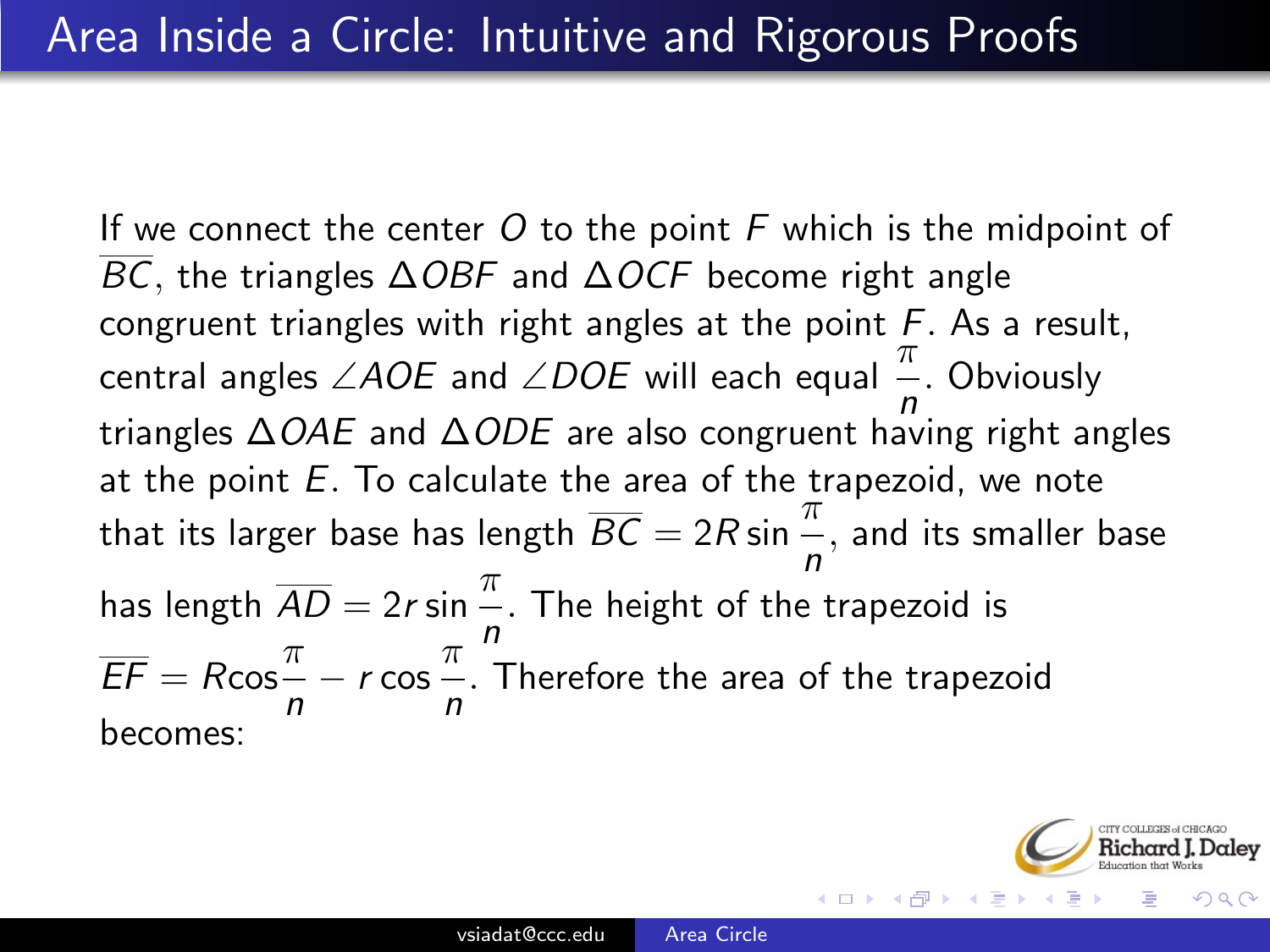$\mathcal{A}_{\mathsf{trapezoid}} = \frac{1}{2}$  $\frac{1}{2}[2R\sin\frac{\pi}{n}+2r\sin\frac{\pi}{n}]\cdot[R\cos\frac{\pi}{n}]$  $\frac{\pi}{n} - r \cos \frac{\pi}{n}$  $\frac{n}{n}$ ]  $=\sin \frac{\pi}{n} \cos \frac{\pi}{n}$  $\frac{n}{p}[R^2 - r^2]$  $=$  sin  $\frac{\pi}{n}$  cos  $\frac{\pi}{n}$  $\frac{n}{n} \cdot r^2[k^2-1].$ Setting  $A_{between~sectors} \approx A_{trapezoid}$ , gives,  $c_n[k^2 - 1] \approx \sin \frac{\pi}{n} \cos \frac{\pi}{n}$  $rac{\pi}{n} \cdot r^2 [k^2 - 1]$ , or  $c_n \approx \sin \frac{\pi}{n} \cos \frac{\pi}{n}$  $\frac{n}{p} \cdot r^2$ . This approximation can be improved by increasing n. Now, multiplying both sides of the above by  $n$  gives,  $nc_n \approx n \sin \frac{\pi}{n} \cos \frac{\pi}{n} \cdot r^2$ .  $n \sim n$ Since there are exactly  $n$  identical sectors in the circle of radius  $r,$ its area becomes  $c = nc_n$ .

つくい